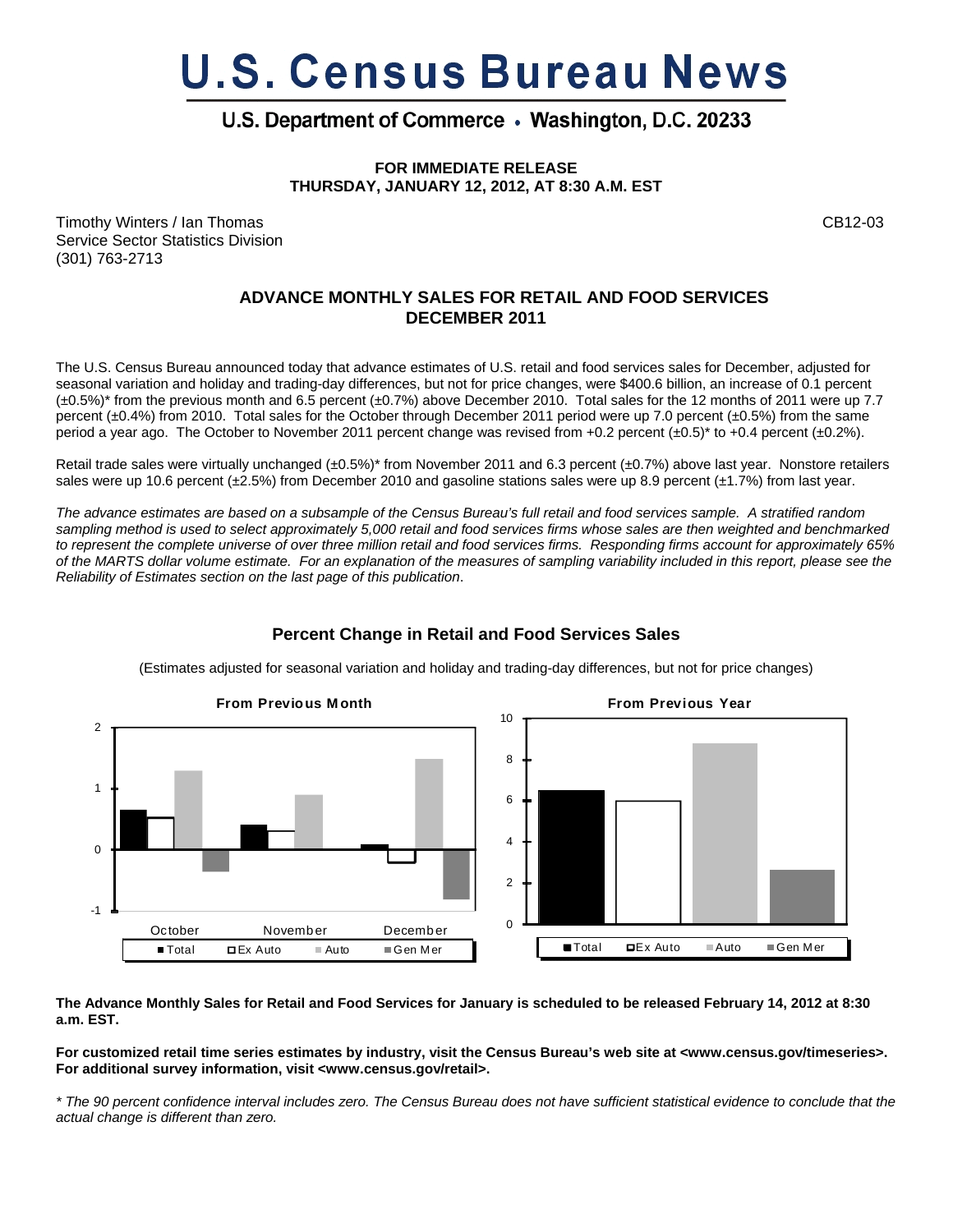# **Table 1. Estimated Monthly Sales for Retail and Food Services, by Kind of Business**

**(Total sales estimates are shown in millions of dollars and are based on data from the Advance Monthly Retail Trade Survey, Monthly Retail Trade Survey, and administrative records.)**

|                            | <b>Kind of Business</b>                       | <b>Not Adjusted</b>   |                       |                   |                  |                  |                  |                  | Adjusted <sup>2</sup> |                  |                  |                  |                  |
|----------------------------|-----------------------------------------------|-----------------------|-----------------------|-------------------|------------------|------------------|------------------|------------------|-----------------------|------------------|------------------|------------------|------------------|
| NAICS <sup>1</sup><br>code |                                               | <b>12 Month Total</b> |                       | 2011              |                  |                  | 2010             |                  | 2011                  |                  | 2010             |                  |                  |
|                            |                                               |                       | % Chg.                | Dec. <sup>3</sup> | Nov.             | Oct.             | Dec.             | Nov.             | Dec. <sup>3</sup>     | Nov.             | Oct.             | Dec.             | Nov.             |
|                            |                                               | 2011                  | 2010                  | (a)               | (p)              | (r)              |                  |                  | (a)                   | (p)              | (r)              | (r)              | (r)              |
|                            | Retail & food services,                       |                       |                       |                   |                  |                  |                  |                  |                       |                  |                  |                  |                  |
|                            |                                               | 4,691,339             | 7.7                   | 461,167           | 398,748          | 387,300          | 434,288          | 372,533          | 400,614               | 400,268          | 398,645          | 376,208          | 373,952          |
|                            | Total (excl. motor vehicle & parts)           | 3,873,476             | 7.3                   | 390,987           | 334,676          | 321,176          | 369,616          | 313,615          | 328,741               | 329,445          | 328,451          | 310,161          | 308,550          |
|                            |                                               | 4,197,152             | 7.9                   | 417,675           | 358,774          | 344,988          | 394,780          | 335,293          | 357,975               | 357,923          | 356,544          | 336,857          | 334,586          |
|                            | GAFO <sup>4</sup>                             | $(*)$                 | $(*)$                 | $(\dot{z})$       | 107,647          | 93,983           | 138,743          | 104,184          | $(*)$                 | 98,898           | 98,850           | 95,173           | 96,052           |
| 441                        | Motor vehicle & parts dealers                 | 817,863               | 9.9                   | 70,180            | 64,072           | 66,124           | 64,672           | 58,918           | 71,873                | 70,823           | 70,194           | 66,047           | 65,402           |
| 4411, 4412                 | Auto & other motor veh. dealers.              | 736,874               | 10.5                  | 63,689            | 57,359           | 59,154           | 58,278           | 52,523           | 65,055                | 63,945           | 63,334           | 59,407           | 58,816           |
| 44111                      | New car dealers                               | $(*)$                 | $(*)$                 | $(*)$             | 48,564           | 49,844           | 49,626           | 43,652           | (NA)                  | (NA)             | (NA)             | (NA)             | (NA)             |
| 4413                       | Auto parts, acc. & tire stores                | $(*)$                 | $(*)$                 | $(*)$             | 6,713            | 6,970            | 6,394            | 6,395            | (NA)                  | (NA)             | (NA)             | (NA)             | (NA)             |
| 442                        | Furniture & home furn. stores                 | 89,943                | 1.9                   | 9,265             | 8,228            | 7,207            | 8,762            | 7,872            | 7,702                 | 7,626            | 7,578            | 7,296            | 7,296            |
| 4421                       | Furniture stores                              | $(\dot{z})$           | $(*)$                 | $(*)$             | 4,233            | 3,823            | 4,120            | 4,084            | (NA)                  | (NA)             | (NA)             | (NA)             | (NA)             |
| 4422                       | Home furnishings stores                       | $(\dot{\phantom{a}})$ | $(*)$                 | $(*)$             | 3,995            | 3,384            | 4,642            | 3,788            | (NA)                  | (NA)             | (NA)             | (NA)             | (NA)             |
| 443                        | Electronics & appliance stores                | 100,918               | 0.4                   | 13,061            | 9,993            | 7,641            | 13,126           | 9,609            | 8,300                 | 8,640            | 8,595            | 8,304            | 8,319            |
| 44311, 13                  | Appl., T.V. & camera                          | $(*)$                 | $(*)$                 | $(*)$             | 7,567            | 5,807            | 10,190           | 7,477            | $(*)$                 | 6,501            | 6,584            | 6,421            | 6,429            |
| 44312                      | Computer & software stores                    | $(*)$                 | $(*)$                 | $(\dot{z})$       | 2,426            | 1,834            | 2,936            | 2,132            | $(*)$                 | 2,139            | 2,011            | 1,883            | 1,890            |
| 444                        | Building material & garden eq. &              |                       |                       |                   |                  |                  |                  |                  |                       |                  |                  |                  |                  |
|                            | supplies dealers                              | 300,182               | 5.7                   | 23,386            | 24,701           | 25,679           | 22,339           | 23,603           | 25,879                | 25,476           | 25,725           | 24,459           | 24,255           |
| 4441                       | Building mat. & sup. dealers                  | $(*)$                 | $(*)$                 | $(*)$             | 20,314           | 20,980           | 18,306           | 19,442           | $(*)$                 | 20,457           | 20,650           | 19,769           | 19,559           |
| 445                        | Food & beverage stores                        | 615,452               | 5.5                   | 57,010            | 51,861           | 51,317           | 53,986           | 49,199           | 51,826                | 51,905           | 51,949           | 49,404           | 49,571           |
| 4451                       | Grocery stores                                | 551,454               | 5.7                   | 49,386            | 46,328           | 45,988           | 46,889           | 43,923           | 46,372                | 46,467           | 46,547           | 44,277           | 44,367           |
| 4453                       | Beer, wine & liquor stores                    | $(\dot{z})$           | $(*)$                 | $(\dot{z})$       | 3,812            | 3,654            | 4,772            | 3,608            | $(*)$                 | 3,759            | 3,717            | 3,486            | 3,565            |
| 446                        | Health & personal care stores                 | 274,897               | 4.5                   | 25,746            | 22,664           | 22,821           | 25,129           | 22,075           | 23,257                | 23,127           | 23,145           | 22,557           | 22,457           |
| 44611                      | Pharmacies & drug stores                      | $(*)$                 | $(*)$                 | $(*)$             | 18,996           | 19,161           | 20,910           | 18,659           | $(*)$                 | 19,266           | 19,316           | 18,906           | 18,905           |
| 447                        | Gasoline stations                             | 533,559               | 17.7                  | 43,080            | 42,823           | 44,992           | 39,434           | 37,515           | 44,782                | 45,508           | 45,082           | 41,120           | 39,698           |
| 448                        | <b>Clothing &amp; clothing accessories</b>    |                       |                       |                   |                  |                  |                  |                  |                       |                  |                  |                  |                  |
|                            |                                               | 226,520               | 5.9                   | 30,848            | 20,767           | 18,087           | 28,586           | 20,024           | 19,182                | 19,051           | 18,968           | 18,098           | 18,404           |
| 44811                      | Men's clothing stores                         | $(*)$                 | $(*)$                 | $(*)$             | 760              | 735              | 1,057            | 715              | $(*)$                 | (S)              | (S)              | (S)              | (S)              |
| 44812                      | Women's clothing stores                       | $(*)$                 | $(*)$                 | $(*)$             | 3,456            | 3,114            | 4,442            | 3,396            | $(*)$                 | 3,191            | 3,171            | 3,135            | 3,147            |
| 44814<br>4482              | Family clothing stores<br>Shoe stores         | $(\dot{z})$           | $(*)$                 | $(*)$<br>$(*)$    | 8,620<br>2,335   | 7,232<br>2,139   | 11,409<br>2,981  | 8,460<br>2,232   | (NA)                  | (NA)<br>2,328    | (NA)<br>2,290    | (NA)<br>2,241    | (NA)<br>2,239    |
|                            |                                               | $(\dot{z})$           | $(*)$                 |                   |                  |                  |                  |                  | $(*)$                 |                  |                  |                  |                  |
| 451                        | Sporting goods, hobby, book &<br>music stores | 88,811                | 5.1                   | 12,257            | 7,720            | 6,390            | 11,890           | 7,534            | 7,433                 | 7,402            | 7,509            | 7,228            | 7,258            |
| 452                        | General merchandise stores                    | 630,889               |                       | 74,132            |                  |                  |                  |                  |                       |                  |                  |                  |                  |
| 4521                       | Department stores (ex. L.D.)                  | 184,171               | 3.5<br>$-1.1$         | 26,424            | 57,908<br>18,087 | 51,528<br>14,358 | 72,404<br>26,784 | 56,136<br>18,532 | 52,727<br>15,219      | 53,162<br>15,243 | 53,163<br>15,239 | 51,356<br>15,370 | 51,785<br>15,812 |
| 4521                       | Department stores (incl. L.D.) <sup>5</sup>   | $(*)$                 | $(*)$                 | $(*)$             | 18,439           | 14,629           | 27,161           | 18,822           | $(*)$                 | (NA)             | (NA)             | (NA)             | (NA)             |
| 4529                       | Other general merch. stores                   | $(\dot{\phantom{a}})$ | $(\dot{\phantom{a}})$ | $(\dot{z})$       | 39,821           | 37,170           | 45,620           | 37,604           | $(*)$                 | 37,919           | 37,924           | 35,986           | 35,973           |
| 45291                      | Warehouse clubs &                             |                       |                       |                   |                  |                  |                  |                  |                       |                  |                  |                  |                  |
|                            | supercenters                                  | $(\hbox{}^\star)$     | $(*)$                 | $(\dot{z})$       | 34,613           | 32,564           | 39,488           | 32,747           | $(*)$                 | 33,154           | 33,229           | 31,590           | 31,488           |
| 45299                      | All oth. gen. merch. stores                   | $(*)$                 | $(*)$                 | $(*)$             | 5,208            | 4,606            | 6,132            | 4,857            | $(*)$                 | 4,765            | 4,695            | 4,396            | 4,485            |
| 453                        | Miscellaneous store retailers                 | 121,111               | 8.1                   | 11,999            | 10,121           | 10,507           | 11,240           | 9,437            | 10,277                | 10,323           | 10,337           | 9,579            | 9,577            |
| 454                        | Nonstore retailers                            | 397,007               | 12.5                  | 46,711            | 37,916           | 32,695           | 43,212           | 33,371           | 34,737                | 34,880           | 34,299           | 31,409           | 30,564           |
| 4541                       | Elect. shopping & m/o houses                  | $(*)$                 | $(*)$                 | $(*)$             | 29,373           | 24,858           | 34,016           | 26,200           | $(*)$                 | 26,534           | 26,222           | 23,921           | 23,604           |
| 722                        | Food services & drinking places               | 494,187               | 6.1                   | 43,492            | 39,974           | 42,312           | 39,508           | 37,240           | 42,639                | 42,345           | 42,101           | 39,351           | 39,366           |

 **(\*) Advance estimates are not available for this kind of business.**

 **(NA) Not available (S) Suppressed (a) Advance estimate (p) Preliminary estimate (r) Revised estimate**

 **(1) For a full description of the NAICS codes used in this table, see http://www.census.gov/eos/www/naics**

 **(2) Estimates are concurrently adjusted for seasonal variation and for holiday and trading day differences, but not for price changes. Concurrent seasonal adjustment uses all available unadjusted estimates as input to the X-12 ARIMA program. The factors derived from the program are used in calculating all seasonally**

 **adjusted estimates shown in this table. Year-to-date seasonally adjusted sales estimates are not tabulated. Adjustment factors and explanatory material can be found on the Internet at http://www.census.gov/retail**

 **(3) Advance estimates are based on early reports obtained from a small sample of firms selected from the larger Monthly Retail Trade Survey (MRTS) sample. All other estimates are from the MRTS sample**

 **(4) GAFO represents firms which specialize in department store types of merchandise and is comprised of furniture & home furnishings (442), electronics & appliances (443), clothing & accessories (448), sporting goods, hobby, book, and music (451), general merchandise (452), office supply, stationery, and gift stores (4532).**

 **(5) Estimates include data for leased departments operated within department stores. Data for this line are not included in broader kind-of-business totals.**

 **Note: Table 3 provides estimated measures of sampling variability. Additional information on confidentiality protection, sampling error, nonsampling error, sample design, and definitions may be found at http://www.census.gov/retail**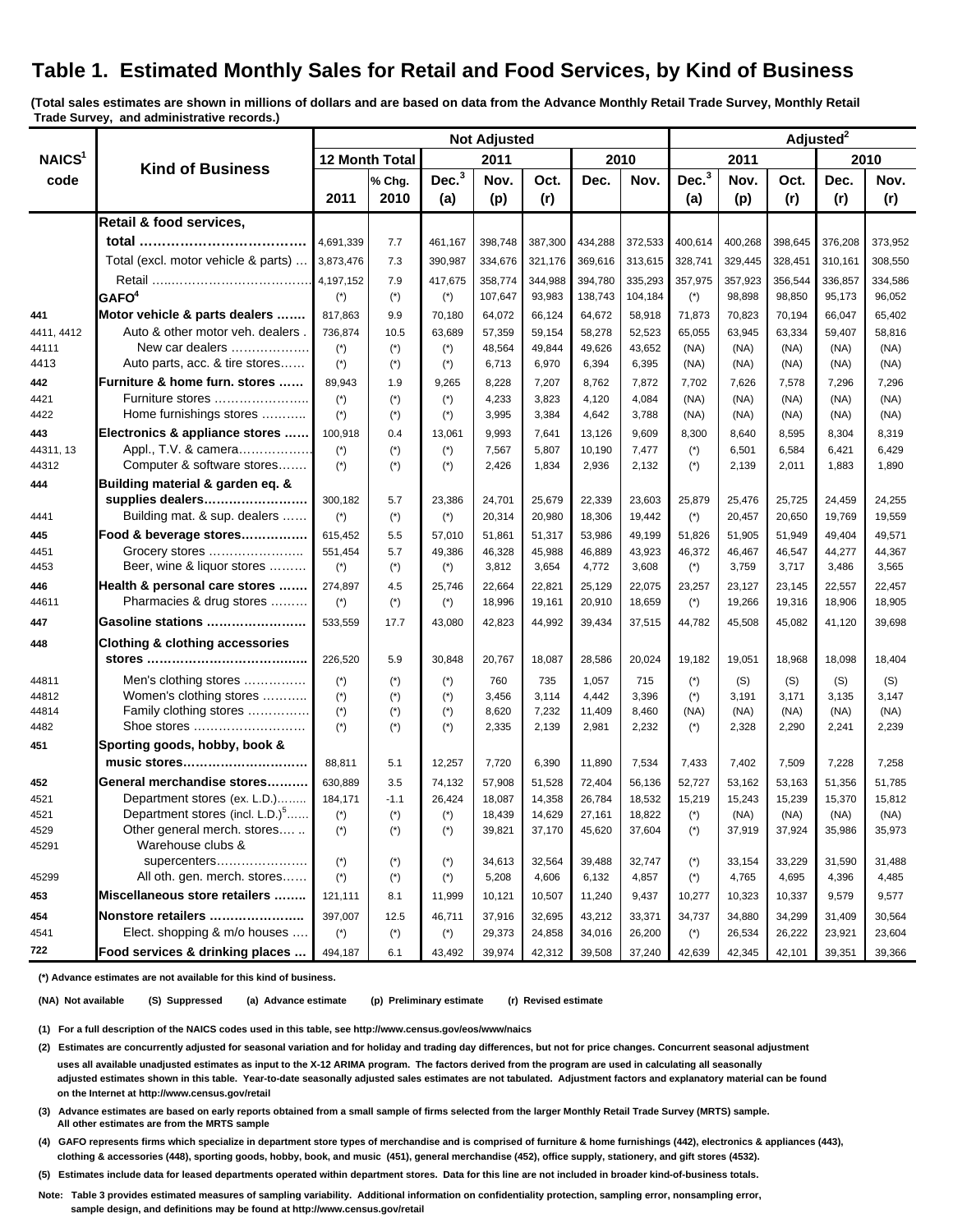## **Table 2. Estimated Change in Monthly Sales for Retail and Food Services, by Kind of Business**

**Monthly Retail Trade Survey, and administrative records.) (Estimates are shown as percents and are based on data from the Advance Monthly Retail Trade Survey,**

|              |                                                            | Percent Change <sup>1</sup> |                   |                  |                       |                                           |                                   |  |  |  |
|--------------|------------------------------------------------------------|-----------------------------|-------------------|------------------|-----------------------|-------------------------------------------|-----------------------------------|--|--|--|
| <b>NAICS</b> | <b>Kind of Business</b>                                    | from $-$                    | Dec. 2011 Advance | $from -$         | Nov. 2011 Preliminary | Oct. 2011<br>through<br>Dec. 2011 from -- |                                   |  |  |  |
| code         |                                                            | Nov. 2011<br>(p)            | Dec. 2010<br>(r)  | Oct. 2011<br>(r) | Nov. 2010<br>(r)      | <b>Jul. 2011</b><br>through<br>Sep. 2011  | Oct. 2010<br>through<br>Dec. 2010 |  |  |  |
|              | Retail & food services,                                    |                             |                   |                  |                       |                                           |                                   |  |  |  |
|              |                                                            | 0.1                         | 6.5               | 0.4              | 7.0                   | 1.9                                       | 7.0                               |  |  |  |
|              | Total (excl. motor vehicle & parts)                        | $-0.2$                      | 6.0               | 0.3              | 6.8                   | 1.2                                       | 6.7                               |  |  |  |
|              |                                                            | 0.0                         | 6.3               | 0.4              | 7.0                   | 1.8                                       | 6.9                               |  |  |  |
| 441          | Motor vehicle & parts dealers                              | 1.5                         | 8.8               | 0.9              | 8.3                   | 5.1                                       | 8.4                               |  |  |  |
| 4411, 4412   | Auto & other motor veh. dealers                            | 1.7                         | 9.5               | 1.0              | 8.7                   | 5.7                                       | 9.0                               |  |  |  |
| 442          | Furniture & home furn. stores                              | 1.0                         | 5.6               | 0.6              | 4.5                   | 1.8                                       | 4.8                               |  |  |  |
| 443          | Electronics & appliance stores                             | $-3.9$                      | 0.0               | 0.5              | 3.9                   | 1.3                                       | 2.1                               |  |  |  |
| 444          | Building material & garden eq. &<br>supplies dealers       | 1.6                         | 5.8               | $-1.0$           | 5.0                   | 1.9                                       | 5.4                               |  |  |  |
| 445          | Food & beverage stores                                     | $-0.2$                      | 4.9               | $-0.1$           | 4.7                   | 0.5                                       | 5.1                               |  |  |  |
| 4451         | Grocery stores                                             | $-0.2$                      | 4.7               | $-0.2$           | 4.7                   | 0.3                                       | 5.1                               |  |  |  |
| 446          | Health & personal care stores                              | 0.6                         | 3.1               | $-0.1$           | 3.0                   | 0.5                                       | 3.3                               |  |  |  |
| 447          | Gasoline stations                                          | $-1.6$                      | 8.9               | 0.9              | 14.6                  | 0.3                                       | 13.0                              |  |  |  |
| 448          | <b>Clothing &amp; clothing accessories</b>                 | 0.7                         | 6.0               | 0.4              | 3.5                   | 0.3                                       | 4.8                               |  |  |  |
| 451          | Sporting goods, hobby, book &<br>music stores              | 0.4                         | 2.8               | $-1.4$           | 2.0                   | $-0.4$                                    | 3.5                               |  |  |  |
| 452<br>4521  | General merchandise stores<br>Department stores (ex. L.D.) | $-0.8$<br>$-0.2$            | 2.7<br>$-1.0$     | 0.0<br>0.0       | 2.7<br>$-3.6$         | 0.1<br>$-0.9$                             | 3.2<br>$-1.7$                     |  |  |  |
| 453          | Miscellaneous store retailers                              | $-0.4$                      | 7.3               | $-0.1$           | 7.8                   | 0.2                                       | 7.1                               |  |  |  |
| 454          | Nonstore retailers                                         | $-0.4$                      | 10.6              | 1.7              | 14.1                  | 5.0                                       | 12.7                              |  |  |  |
| 722          | Food services & drinking places                            | 0.7                         | 8.4               | 0.6              | 7.6                   | 2.6                                       | 7.8                               |  |  |  |

**(p) Preliminary estimate (r) Revised estimate**

**(1) Estimates shown in this table are derived from adjusted estimates provided in Table 1 of this report.**

**Note: Table 3 provides estimated measures of sampling variability. Additional information on confidentiality protection, sampling error, nonsampling error, sample design, and definitions may be found at http://www.census.gov/retail.**

**Source: U.S. Census Bureau**

#### **Survey Description**

The U.S. Census Bureau conducts the Advance Monthly Retail Trade and Food Services Survey (MARTS) to provide an early estimate of monthly sales by kind of business for retail and food service firms located in the United States. Each month, questionnaires are mailed to a probability sample of approximately 5,000 employer firms selected from the larger Monthly Retail Trade Survey (MRTS). Firms responding to MARTS account for approximately 65% of the total national sales estimate. Advance sales estimates are computed using a link relative estimator. The change in sales from the previous month is estimated using only units that have reported data for both the current and

previous month. There is no imputation or adjustment for nonrespondents in MARTS. The total sales estimate is derived by multiplying this ratio by the preliminary sales estimate for the previous month (derived from the larger MRTS sample). Detailed industry estimates are summed to derive total estimates at broad industry levels. The monthly estimates are adjusted using annual survey estimates and for seasonal variation and holiday and trading-day differences. Additional information on MARTS and MRTS can be found on the Census Bureau website at: http://www.census.gov/retail.